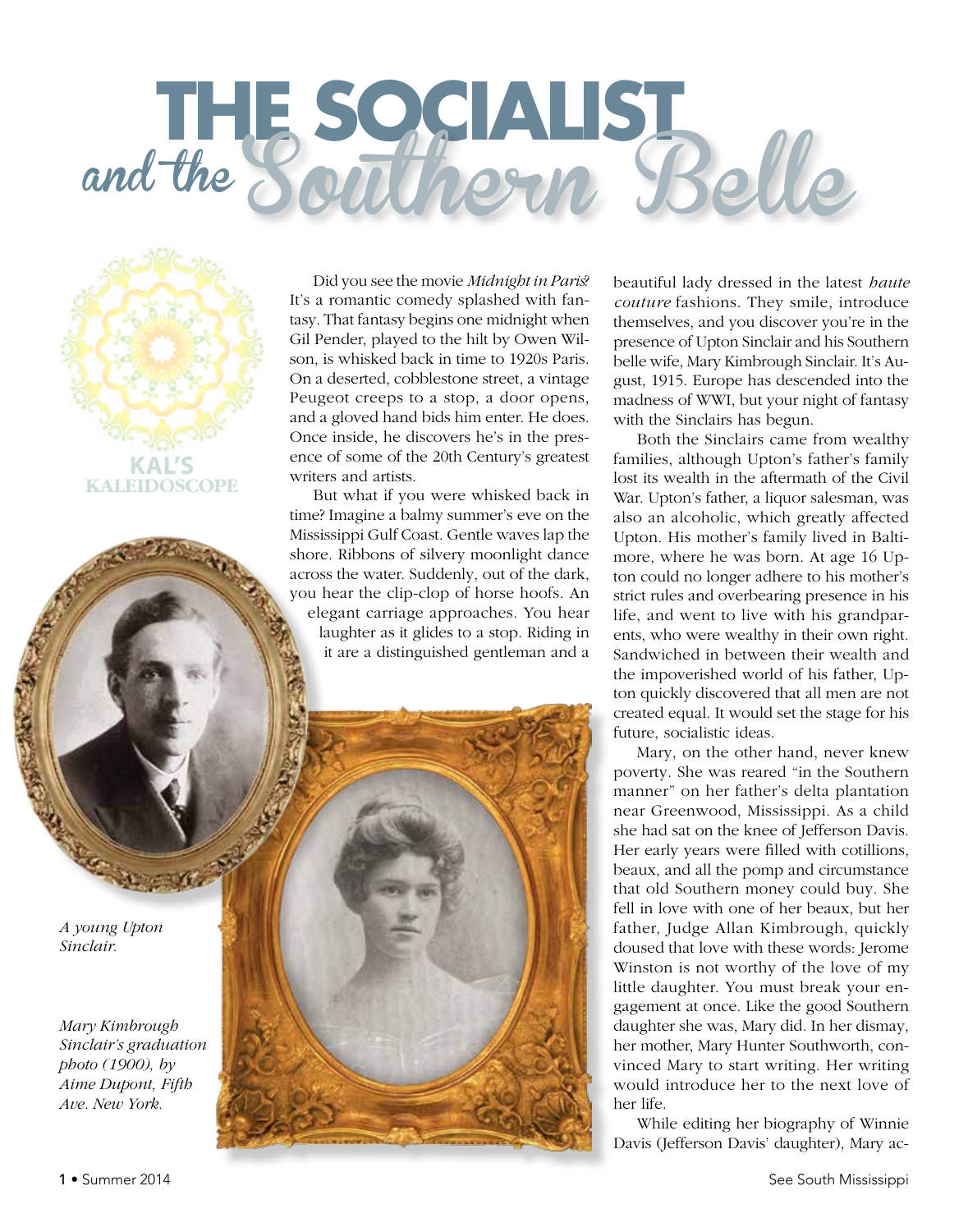

*A watercolor of Ashton Hall, the Sinclair's summer home on the Mississippi Coast, painted in 1897 by Charlotte Gray Kimbrough.*

companied her mother to the Kellogg Sanitarium in Battle Creek, Michigan. It was world renowned and became THE place to visit for the rich and famous alike. They came seeking the principles it espoused for a healthy lifestyle. Among others, the sanitarium attracted writers. One of them was Upton Sinclair. Just before being introduced to Upton–which Mary had requested, hoping he might help her edit her book–she was told, "Talk fast if you want Mr. Sinclair to read your book. He says if he read all the manuscripts that aspiring ladies ask him to, he wouldn't have any time to write his own." Mary did. And their romance began.

What attracted her? Was it Upton's reputation as a muckraker? His 1906 fictional exposé, *The Jungle*, had not only exposed the nasty, unsanitary world of the meat packing industry, but the struggles of the working class, as well. Jack London called the book "the Uncle Tom's Cabin of wage slavery." Perhaps Mary was attracted to Upton's sweet-looking smile, his curly blond hair, or his stunning blue eyes. And what attracted him to her? Was it Mary's vivacious South-

ern manners? Or the lilt of her Southern accent? Whatever their reasons, they fell in love and were married on April 21, 1913. When word arrived in Greenville concerning their marriage, Mary's friends were a bit shocked. Upton had once said that marriage is "nothing but legalized slavery...for the average married woman." Legalized slavery or not, their marriage lasted until Mary's death.

Throughout their life together, Mary

assisted Upton in his quest to "redeem the disinherited of the earth." Upton always credited her with helping him to "write and publish three million books and pamphlets, flowing into every country in the world." In his autobiography he portrayed Mary as someone "who may not always have believed in what her husband was doing but cheerfully helped him do it."

Because of Upton's social causes, Mary was befriended by some of America's most famous people of that time: Sinclair Lewis, Albert Einstein, George Bernard Shaw, and the likes of Charlie



Chaplin and Douglas Fairbanks. Because of their travels, friends, and hectic lifestyle, the peaceful times the Sinclairs spent at Ashton Hall must have felt like heaven on earth.

Ashton Hall, the Kimbrough's summer home, was located where Gulfport's Red Lobster once stood on the southwest corner of DeBuys Road. It was part of an elusive enclave of summer mansions owned by the rich of

New Orleans, Mobile, and the northern part of Mississippi. Located along the old white-shell road that eventually became Highway 90, this tony little village had its own L&N depot and was considered one of the swankiest sections of the Coast.

The house, which stood well back from the water under a cathedral of sprawling live oaks, was spacious and hospitable. It was built by slaves in the 1850s from hand-hewn lumber shipped from Florida by schooner. Purchased by Mary's father in the late 1880s, the house would be the family's summer home until it burned in 1935.

If you were whisked back in time, can you imagine the evocative, heated conversations you'd hear floating from Ashton Hall's parlors and porches? In her autobiography, *Southern Belle*, Mary states that her father and Upton disagreed on just about everything. But in an attempt to get acquainted with his son-in-law, Judge Kimbrough took Upton fishing. They also took long afternoon beach walks together; Upton would sing the praises of Socialism, the Judge would applaud the virtues of Capitalism. Although Upton's visits and

discussions never made the local newspapers, Mary quickly learned that his presence had created a lot of excitement. And due to his outspoken nature, Mary realized "how impossible it would be for me to keep Upton quiet in Mississippi."

She needn't have worried. The Sinclair's idyllic days at Ashton Hall were numbered. The 1916 hurricane season was active. Ten hurricanes developed, five of which were major storms. On the day that one of those storms hit the Coast, Upton was writing in his small tent that he had

set up on the grounds of Ashton Hall. Perhaps he was working on an essay concerning his attempts to organize the local shrimp-pickers and dock workers into unions. Mary stated in her book that once the wind picked up, "a powerful gust of wind roared into his tent and nearly lifted it from its moorings, platform and all." She also wrote that "the shaken author lost no time in rushing for refuge to the strong, solid old house...these violent